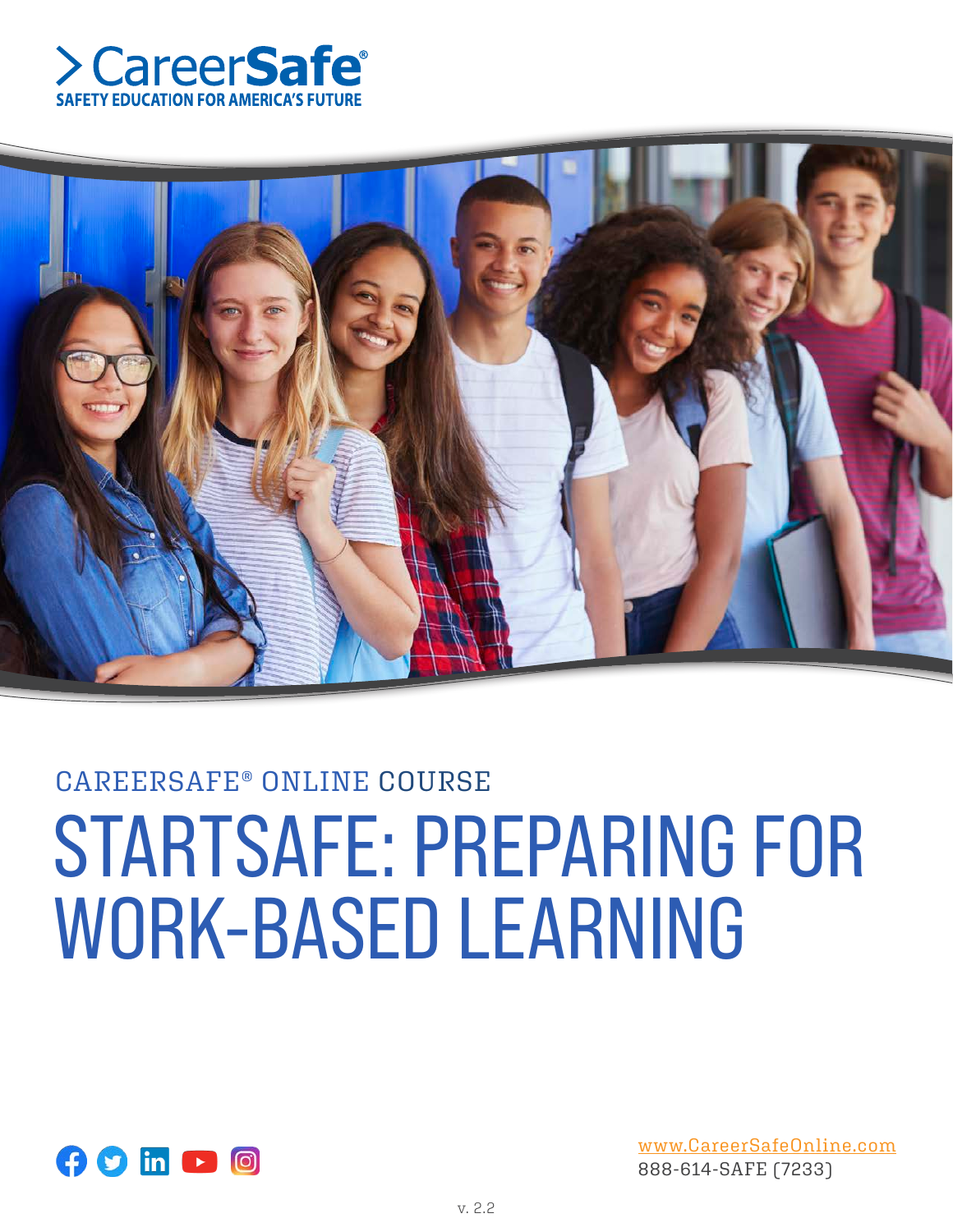# **CAREERSAFE: THE NATIONAL YOUTH SAFETY INITIATIVE**

The CareerSafe online program is the first of its kind. It is an interactive, Y2Y (Youth To Youth) online program that addresses the high priority safety training needs of young workers. With the CareerSafe philosophy, "StartSafe. StaySafe.", students will learn about their rights and responsibilities in the workplace and gain valuable knowledge about how they can protect themselves and others. Throughout the program, students explore a wide range of occupational safety and health topics, including an introduction to OSHA, common physical and health hazards, hazard identification, and how to protect themselves from hazards—all intended to help them StartSafe. StaySafe.®

## **NEED FOR CAREERSAFE®**

According to BLS.gov, there were approximately 20.3 million young people entering the workforce under the age of 24 in 2021—but this does not mean these young workers are necessarily prepared and able to handle risks and hazards that can occur in a work environment. Not being knowledgeable about hazards related to a specific job or knowing how to assess and correct a problem can lead to devastating injuries, or even death. Safety training can make workers more conscious of hazards and risks such as falls, vehicle accidents, overexertion injuries, and workplace violence. Unfortunately, workplace safety has the potential to be unintentionally overlooked, which can leave workers and others on the job site unprotected. Based on current statistics, young workers, ages 16-24, continue to have the highest rates of work-related injuries and illnesses; greater than any other age group. By preparing students for their first entry-level job and future career opportunities through safety and health training, young workers will be more capable of protecting themselves and others.

## **WHAT DO STUDENTS SAY?**

STUDENTS ENROLLED

## *OVER 2 MILLION*

#### Student feedback shows...

Based on a poll of 36,584 students that completed the Start Safe: Preparing for Work-Based Learning course, students overwhelmingly praise the CareerSafe online program as being efficient and effective. The feedback collected from students allows CareerSafe to keep our courses as engaging as they are informative and ensure that every student is getting the most out of their education.

*90% said they would recommend this training to other young workers*

*97% agreed the program will help them identify hazards*

*91% said the program was easy to use*

## **PURCHASING THE COURSE**

Each topic will present the student with a summary of the learning objectives, reference materials, study aids, and links to relevant web resources. The course structure includes a pre-test and post-test bundled with a course evaluation survey. Since we believe in the importance of safety training for every student, we are committed to delivering the CareerSafe program at a reasonable cost to students, educators, and schools. The cost for the CareerSafe StartSafe: Prepare for Work-Based Learning course is \$249 for a school site license. This price will train all students in your school "under one roof." For more information regarding payment options and instructions, visit our website or email us at orders@careersafeonline.com.



#### Page 1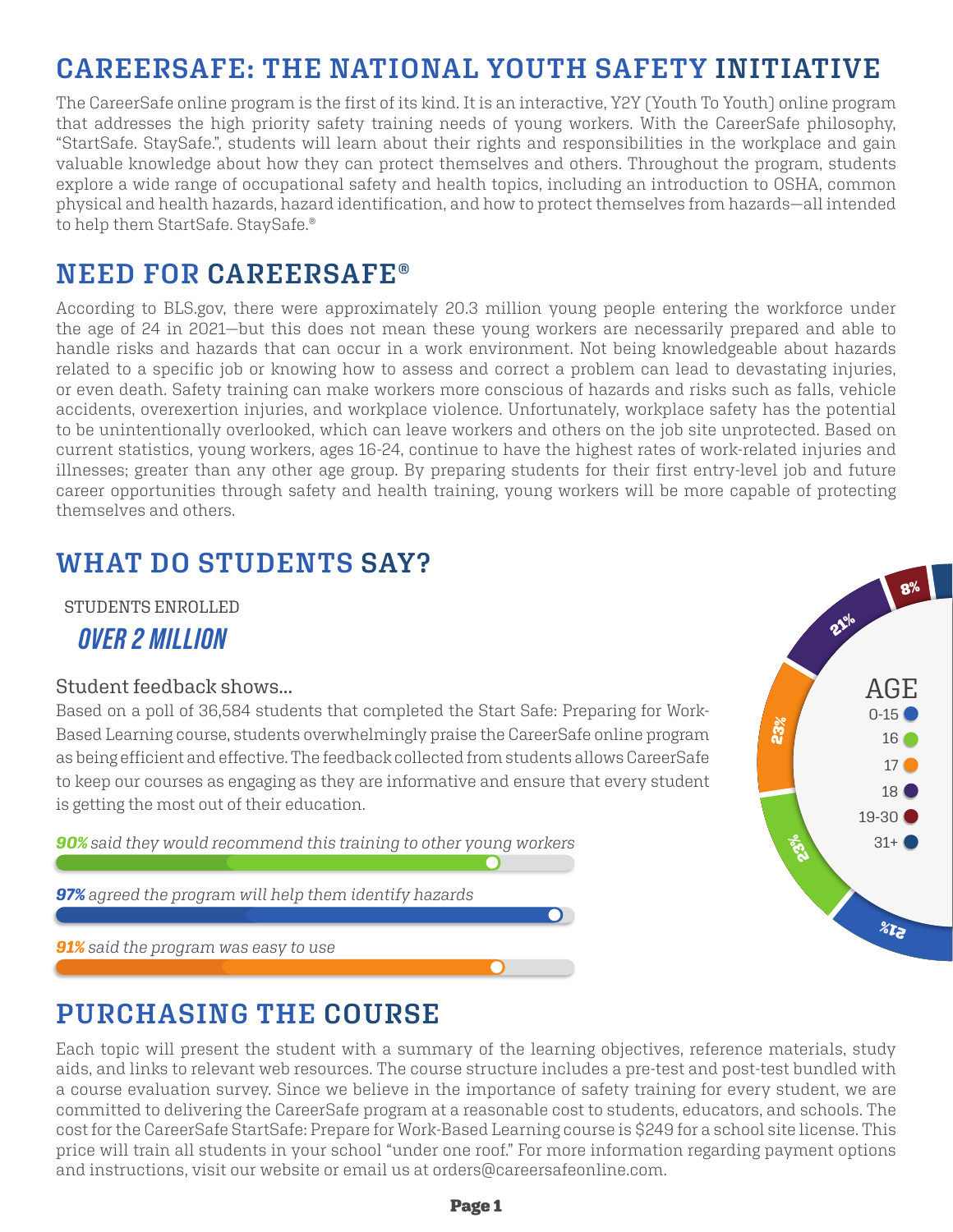# **COURSE OVERVIEW**

CareerSafe's StartSafe: Preparing for Work-Based Learning course serves as the perfect introduction to workplace safety concepts and is a great stepping stone for those considering taking an OSHA 10-hour course in the future. It consists of interactive topics discussing various safety tips and procedures one should follow while working in the workplace. The total required minimum seat time to complete this course is 5 hours.

#### **Required Topics:** *(Total Seat Time: 5 Hours)*

Walking-Working Surfaces Personal Protective Equipment Preventing Workplace Violence

Bloodborne Pathogens Avoiding Electrocution Hazards Hazard Communication

Once the prerequisite 5-hour course has been completed, students can choose to take one or more optional 1-hour pathway courses to explore supplemental industry-specific OSHA training.

#### **Optional 1-Hour Pathways:** *(Each Course Adds 1 Hour of Seat Time)*

StartSafe in Construction StartSafe in Agriculture StartSafe in Healthcare StartSafe in Cosmetology

StartSafe in Automotive StartSafe in Manufacturing StartSafe in Culinary

# **REQUIRED TOPICS:**

#### **WALKING-WORKING SURFACES** (60 minutes)

Given the various walking/working surface types, the student will be able to protect themselves from walking/ working hazards including fall hazards.

- *Identify hazards in the workplace associated with walking and working surfaces.*
- *Identify best practices for eliminating or controlling hazards associated with walking and working surfaces in the workplace.*
- *Recognize employer requirements to protect workers from walking and working surface hazards.*

## **PERSONAL PROTECTIVE EQUIPMENT** (60 minutes)

Given current OSHA and industry information regarding worksite illnesses, injuries and/or fatalities, the student will be able to select appropriate personal protective equipment for common industry hazards

- *Recall employer responsibilities toward affected employees regarding PPE.*
- *Identify when face and head protection should be used.*
- *Recall which types of hand and foot protection should be used in a specific situation.*
- *Recognize the differences between respirator types.*
- *Identify the differences between full-body protection levels.*

## **PREVENTING WORKPLACE VIOLENCE** (30 minutes)

Given current OSHA and industry information regarding general industry worksite illnesses, injuries, and/or fatalities, the student will be able to recognize hazards associated with violence in the workplace.

- *Define the term violence.*
- *Recall who is at risk for encountering workplace violence.*
- *Describe workplace violence prevention strategies.*
- *Identify how to start safe and stay safe to prevent or lessen workplace violence.*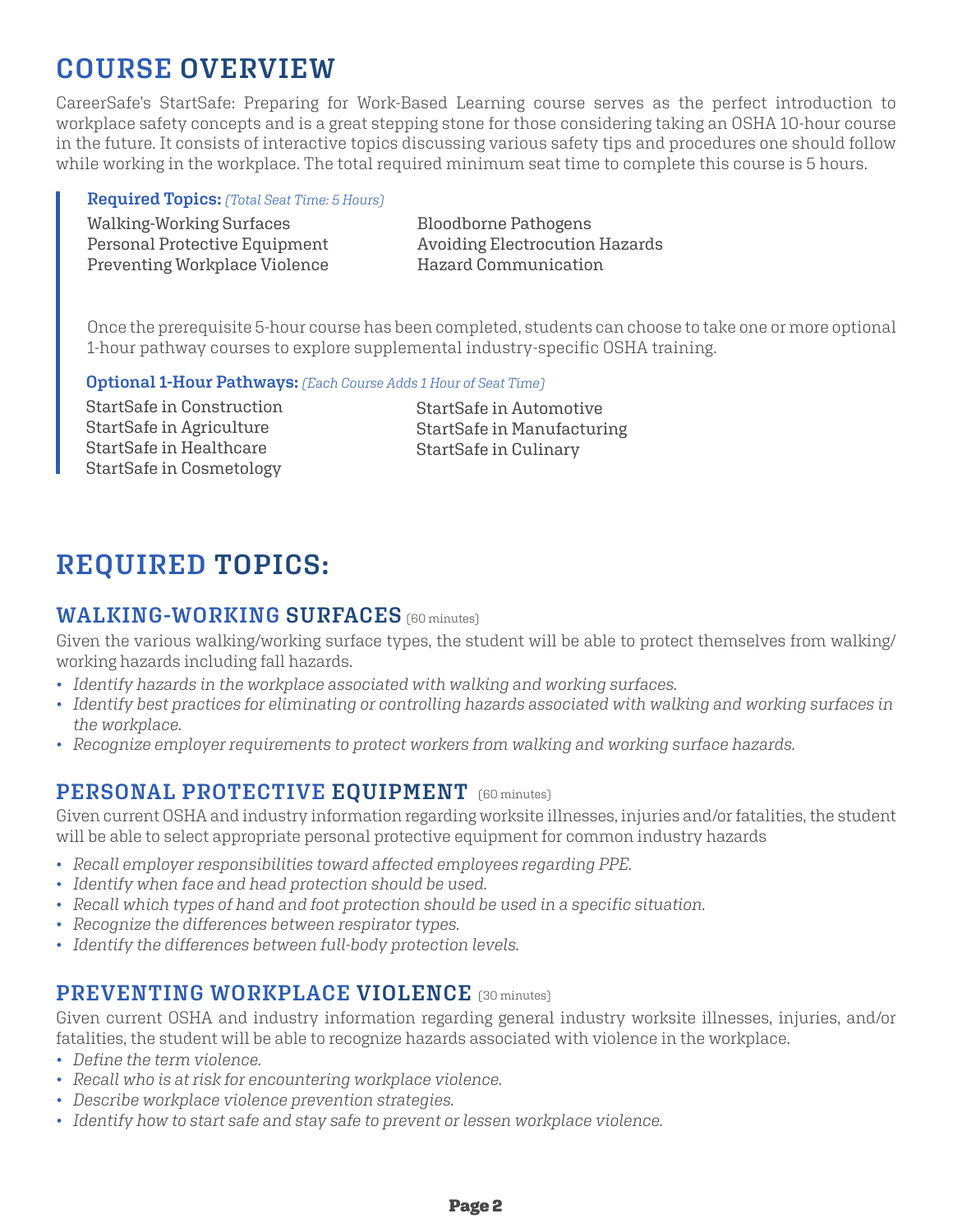## **BLOODBORNE PATHOGENS** (30 minutes)

Given current OSHA and industry information regarding general industry worksite illnesses, injuries, and/or fatalities, the student will be able to recognize hazards associated when working with bloodborne pathogens in the workplace.

- *Identify OSHA requirements pertaining to bloodborne pathogens.*
- *List the potential routes of exposure from bloodborne pathogens.*
- *Identify the risks associated with Human Immunodeficiency Virus (HIV), Hepatitis B, and Hepatitis C Virus.*
- *Identify methods of preventing transmission of bloodborne pathogens & managing occupational exposures.*
- *Restate methods of the safe disposal of sharps.*
- *Recount steps which should be taken in the event of an exposure to a potential bloodborne pathogen.*

## **AVOIDING ELECTROCUTION HAZARDS** (60 minutes)

Given current OSHA and industry information regarding worksite illnesses, injuries and/or fatalities, the student will be able to recognize electrocution hazards in general industry.

- *Identify major electrical hazards.*
- *Describe types of electrical hazards.*
- *Describe electrical protection methods.*
- *Recognize employer requirements to protect workers from electrical hazards.*

#### **HAZARD COMMUNICATION** (60 minutes)

Given current OSHA and general industry information regarding worksite illnesses, injuries, and/or fatalities, the student will be able to recognize responsibilities related to hazard communications, including Global Harmonizing System (GHS) requirements.

- *Identify the employer's responsibilities under the HCS, including training requirements.*
- *Identify components of a Hazard Communication program.*
- *Describe requirements of the different types of Hazard Communication labels.*
- *Locate pertinent information about chemicals on labels, including other forms of hazard communication, to ensure "right to understanding" provisions of GHS requirements.*

## **OPTIONAL 1-HOUR PATHWAY COURSES:**

CareerSafe offers optional pathway courses included in the StartSafe: Preparing for Work-Based Learning course for no additional charge. While these pathway courses are not necessary to complete the course and earn a Certificate of Completion, students and teachers may find valuable information that further reinforces the curriculum. Each of the seven pathway courses are locked until the 5 hours of required content has been completed.

## $$

Given current OSHA and general industry information regarding worksite illnesses, injuries, and/or fatalities, the student will be able to recognize factors related to the leading hazards in the construction industry

- *List the basic hand and power tool safety rules.*
- *Identify the precautions essential to the safe use of tools commonly used at construction worksites.*
- *Name the guarding techniques that apply to hand and power tools.*
- *Recognize employer requirements to protect workers from tool hazards.*
- *Describe how to safely use the equipment associated with gas welding and cutting.*
- *Describe how to safely use the equipment associated with arc welding and cutting.*
- *List the various methods of ventilation and protection used in various working environments.*
- *Restate the dangers associated with both chemical and physical agents when welding and cutting.*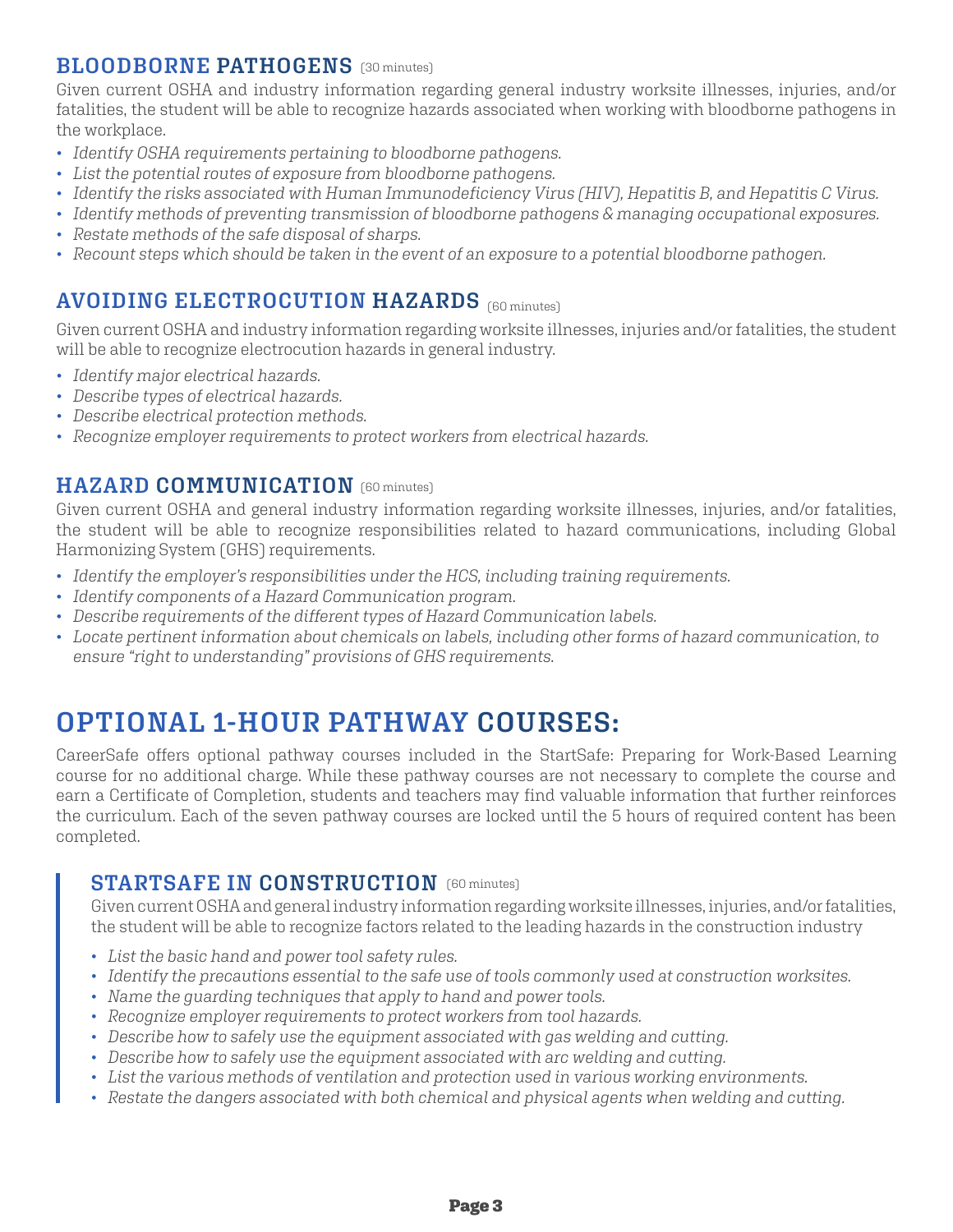## **STARTSAFE IN HEALTHCARE** (60 minutes)

Given current OSHA and general industry information regarding worksite illnesses, injuries, and/or fatalities, the student will be able to recognize factors related to the leading hazards in the healthcare industry

- *Identify dangers of poor patient handling.*
- *Recognize best practices for safe patient handling.*
- *Recall the impacts of patient handling, including the four categories of influencing factors.*
- *Identify types of mechanical lifting equipment.*
- *Select the proper steps to safely move a patient using mechanical lifting equipment.*
- *Define healthcare-associated infections.*
- *Recount how to control the spread of healthcare-associated infections through the safe handling of potentially contaminated equipment or surfaces in the patient environment.*
- *Recount how to control the spread of healthcare-associated infections through the use of hand hygiene.*
- *Recount how to control the spread of healthcare-associated infections through the use of respiratory hygiene and cough etiquette.*

## **STARTSAFE IN AGRICULTURE** (60 minutes)

Given current OSHA and industry information regarding agriculture worksite illnesses, injuries and/or fatalities, the student will be able to recognize hazards related to confined spaces, livestock, and tractors in agriculture.

- *Define confined spaces.*
- *Identify agricultural confined space hazards.*
- *Identify unique livestock behaviors.*
- *Recognize hazards surrounding the handling of livestock.*
- *Identify general tractor safety principles.*
- *Identify the hazards and prevention methods surrounding tractor rollovers.*
- *Recognize the hazards and prevention methods involved with tractor entanglements, runovers, and collisions.*

#### **STARTSAFE IN COSMETOLOGY** (60 minutes)

Given current OSHA and general industry information regarding worksite illnesses, injuries, and/or fatalities, the student will be able to recognize factors related to the leading hazards in the cosmetology industry.

- *Recall strategies for reducing the likelihood of being injured by chemical hazards.*
- *Describe how to avoid ergonomic injuries.*
- *Outline methods for managing biological hazards.*
- *List the causes of slip and trip hazards.*
- *Name strategies for having a successful career in the cosmetology industry.*

## **STARTSAFE IN CULINARY** (60 minutes)

Given current OSHA and general industry information regarding worksite illnesses, injuries, and/or fatalities, the student will be able to recognize responsibilities related to the leading hazards in the culinary industry.

- *Recognize where slips and trips are most likely to occur.*
- *Describe how to protect yourself from sharps hazards.*
- *List the leading causes of burn injuries in kitchens.*
- *Explain the role good hygiene plays in the culinary industry.*
- *Recognize best practices for growing your career in the culinary industry.*
- *Describe how to protect yourself from heat and cold stress.*